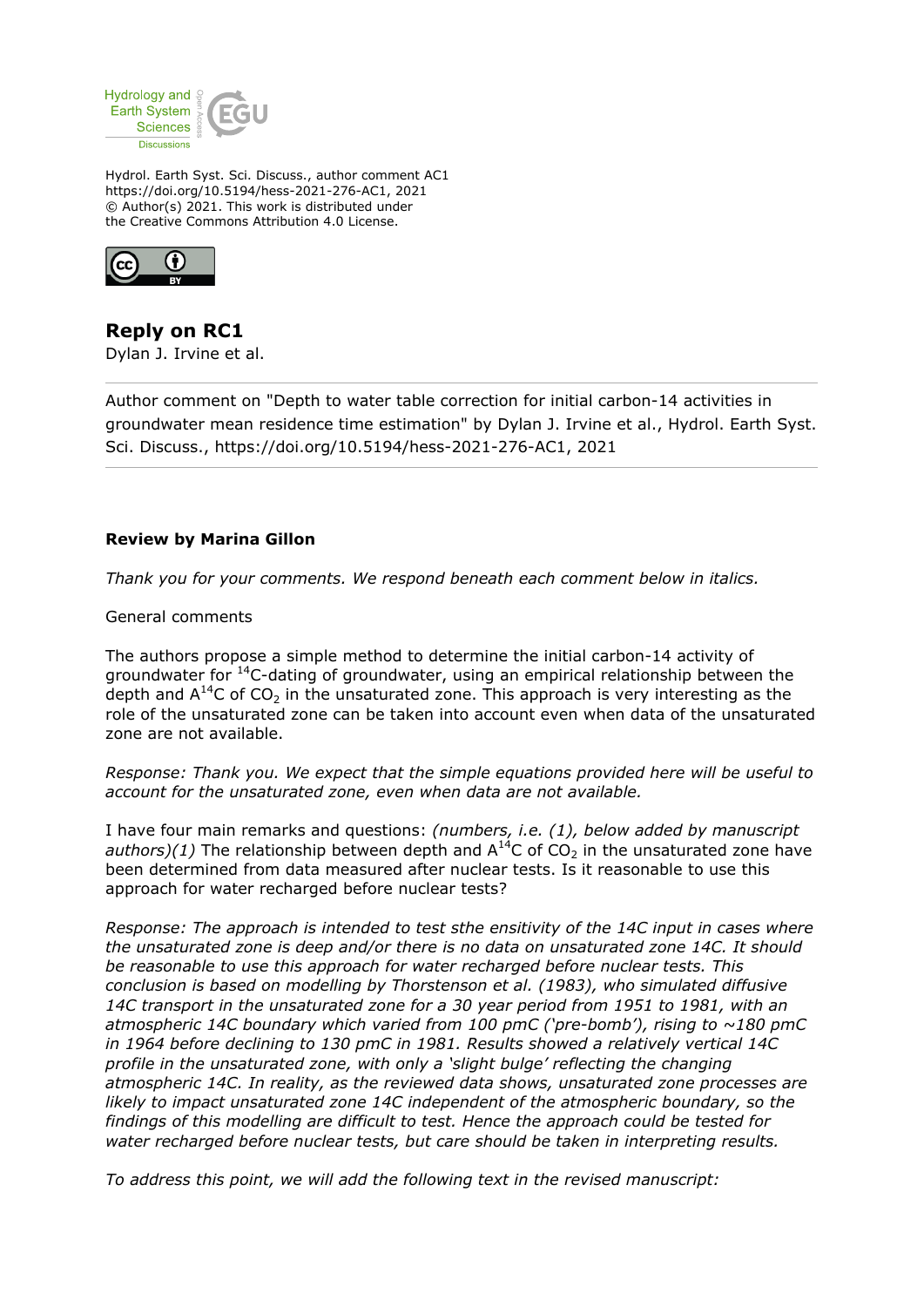*The data presented in Fig. 2 were collected after nuclear tests. Modelling by Thorstenson et al (1983) showed that a variable atmospheric 14C boundary is unlikely to significantly impact 14C profiles in unsaturated zone soil gas. Therefore, Eqns. 2-4 could be used to determine 14Ci for the analyses of water recharged before nuclear tests, however, care should be taken in interpreting results.*

(2) The evolution of  $A^{14}C$  of  $CO<sub>2</sub>$  in the unsaturated zone is in part linked to gas-waterrock interactions (and organic matter for some sites). These interactions modify both  $A^{14}C$ and  $\delta^{13}$ C of CO<sub>2</sub>. Several correction models in carbonated aquifers use the  $\delta^{13}$ C of soil CO<sub>2</sub>. Isn't there a risk of over-correction of the effect of water-carbonate interactions if the  $\mathsf{A}^{14}\mathsf{C}_\mathsf{i}$  is already modified in the unsaturated zone and no the  $\delta^{13}\mathsf{C}$ ? Use the  $\delta^{13}\mathsf{C}$  of CO<sub>2</sub> for the groundwater level depth (as for  $A^{14}C$ ) would probably avoid this problem, which means that a relation between depth and  $δ<sup>13</sup>$ C of CO<sub>2</sub> would also necessary.

*Response: The approach that we discuss here is independent of the subsequent corrections for addition of 14C-free C from the aquifers that is typically due to closedsystem calcite dissolution. In many cases, the use of 13C to calculate the extent of dilution with 14C-free carbon is problematic (due to: the calcite 13C being poorly constrained; uncertainties in the 13C of recharge; and other processes such as opensystem calcite dissolution, methanogenesis, and/or input of geogenic CO2). In some cases, those processes lead to over-corrected 14C residence times. We will make this clearer in the text.*

*We also note that many measured d13C profiles show an almost vertical profile with depth (e.g. Walvoord et al., 2005; doi:10.1029/2004WR003599, Fig. 4; Wood et al. 2017, doi:10.1002/2015WR018424, Fig. 5) and we will also discuss this in the text.*

(3) The depth of groundwater level used in the calculations is important due to the depth of water level in the borehole where water is collected is not necessary the same of groundwater level in recharge area (especially for confined aquifers) and varies in time. Authors talk rapidly of this problem, in the last part of paper. Perhaps, authors should talk about it earlier in the text, and justify their choice of groundwater level for their sites (at the sampling borehole and no in recharge area). They should also discuss about uncertainties associated to the choice of groundwater level (recharge area or sampling location; time variation), does these uncertainties be problematic or negligible?

*Response: We agree that this is an important point that was also raised by the anonymous referee. We will address this comment by extending the discussion on this point earlier in the manuscript, and in the discussion. The two sections of text would read as:*

*Text to add to Section 2.2 - Saturated zone data collection:*

*It is likely that the DTW in the recharge zone is more relevant. One approach could have been to determine DTW from spatially mapped water levels (e.g. Wood et al., 2017). Nonetheless, the simple approach to estimate DTW from the sampled wells allows for a demonstration of the methods outlined here.*

*Text to add to Section 4 – Discussion:*

*The example applications presented here used the DTW at the sampling well was used to estimate the 14Ci values. These DTW values are likely greater than the DTW at the recharge zone, at the time of recharge, leading to minor over-corrections of 14Ci values from Eqs. 2-4. For example, for Well ID 7022-128 (Sample ID = 16, Clgw = 13.35 pmC, DTW = 27.47 m, see Table S3) the MRT using Eq. 2 was 13,180 y. If the DTW was assumed to be 5 m shallower (22.47 m), the MRT increased to 13,880 y (700 y, or*  $\sim$ *5%).*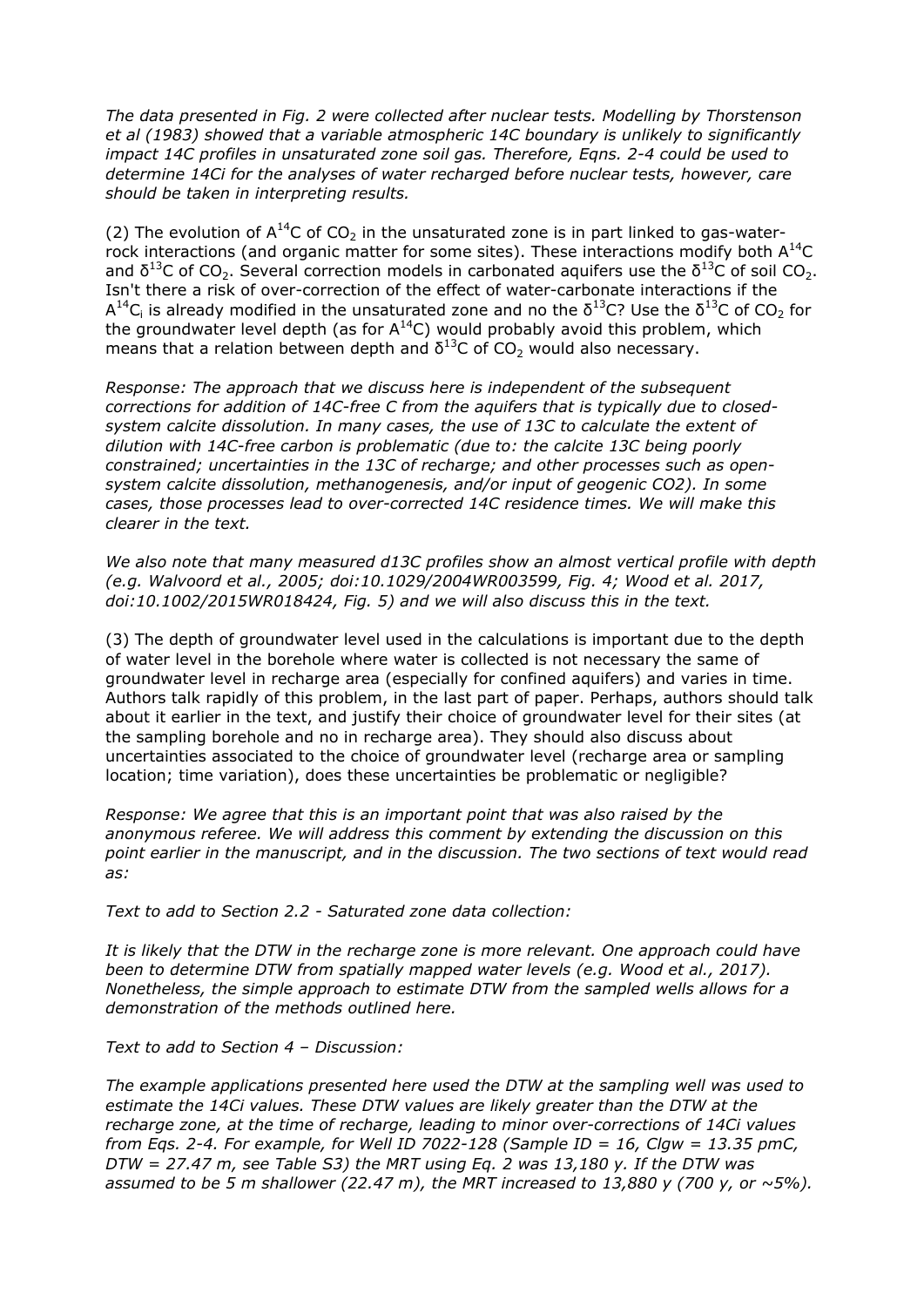*Given that Eqs. 2-4 are straightforward to implement, the impact of uncertainty on the DTW could be easily investigated.*

(4) The geology of sites where the  $A^{14}C$  of  $CO<sub>2</sub>$  have been measured is not indicated in the paper. It is important to indicate and discuss it because the gap between min and max relationship between depth and  $A^{14}C$  of  $CO<sub>2</sub>$  in the unsaturated zone can be a consequence of differences in geologic properties of aquifers (porous aquifer, fractured aquifer, presence or not of carbonate minerals…).

*Response: An additional column "Geological description of site" will be added to Table 1 to provide descriptions of geology from unsaturated zone <sup>14</sup>C sites.*

Specific comments

L96-103 see general comment N°3

*Response: As per comment (3) above, we will provide additional discussion to justify the reason why this decision was made and its potential implications.*

L105-109 More details about the method or a reference where details are given, would be interesting.

*Response: Additional explanation that the fitting approach will be added. The approach used determined two unknowns a and b in the equation Cluz = a exp(bz). The updated explanation will read as:*

*The unsaturated zone sample depth-14Cuz relationship was produced by fitting the 14Cuz and sample depth data (Table S1) using the curve\_fit function in the scipy.optimize library and the nominal\_values function from the uncertainties.unumpy libraries in Python. The curve fitting approach was used to determine the coefficients a and b in the equation Cluz = a exp(bz). This approach also was used to find the best fit to the data, as well as to produce upper and lower bounds on the best fit relationship based on the standard deviation of the observed data.*

L124-125 I don't understand the link between small size of sample and the fact to not take into account the sampling year. Year-to-year variability can exist regardless of the sample size.

*Response: We agree that the sentence appears unclear. The goal of the paragraph was to highlight that accounting for the complex input function to groundwater (related to, but not the same as in the atmosphere) is challenging. An option could have been to produce multiple lines of best fit for time periods, for example (i.e. each line would be informed by less data).*

*We will rephrase the sentence to focus on the challenge of incorporating the complex input function. Text will read as:*

*Owing to the abovementioned complexities, the sample date was not taken into account in the fitting process.*

L216-225 you should also compare the results of min or max relationship with the calculation using the  $A^{14}C_i$  equal to 100pMC and discuss it.

*Response: To ensure that figures were legible, the approach taken in the original submission was to (1) show corrected (mean, i.e. Eq. 2 to determine 14Ci) vs. uncorrected mean residence times (Figure 3), and then to show the min (Eq. 4), mean*